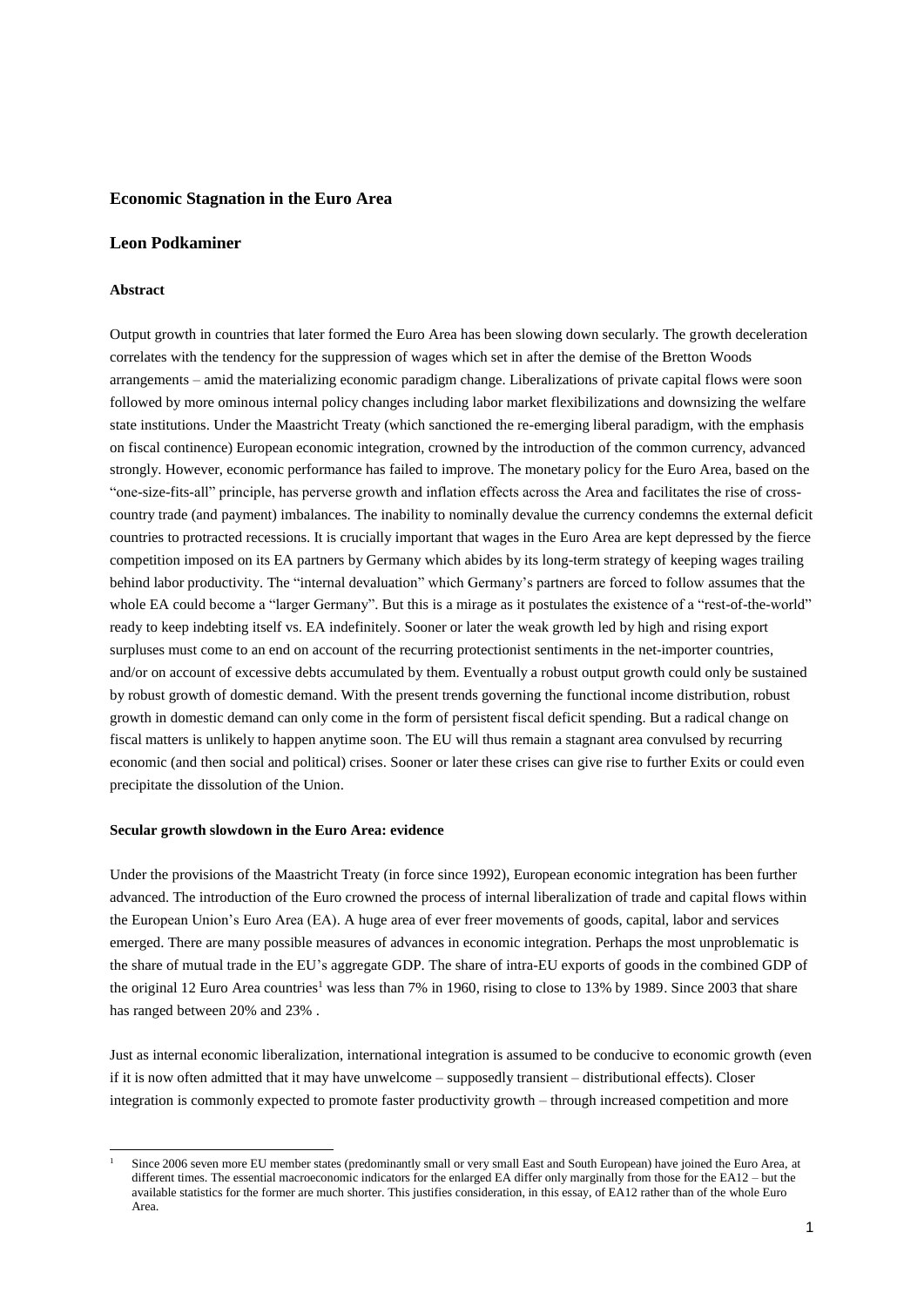efficient utilization of scarce resources. Faster productivity growth is held a necessary condition for faster output growth.

European integration has failed to deliver on this promise. Output growth has been slowing down secularly, since around the mid-1970s (Figure 1). Thus, the slowdown cannot be considered to be a recent development that has occurred accidentally, following the 2007-9 global "events". Prior to the final abandonment (in 1973) of the Bretton Woods arrangements the (per capita) GDP growth was quite high: on average 3.5% per annum for West Germany and 4.8% for the remaining 11 countries of the future Euro-Area group considered collectively. But growth slowed down already during the years 1974-1990 (with average growth rates at 2.2% and 2.3% respectively). During 1991-2019 the average yearly per capita growth rate for Germany is  $1.3\%$  and  $1.1\%$  for the remaining 11 countries<sup>2</sup>. As can be seen the growth rates follow declining trends which – if continued – would push the EA into permanent recession. In addition, growth has become increasingly volatile, with violent ups and downs, and outright recessions around 1993, 2003, 2008-9 and 2012-13. One may bear in mind that the short-lived earlier recessions (in 1975 and 1981) could have been, at least partially, the aftermaths of the oil embargoes s severely affecting the "supply side". Beyond energy shortages materially affecting production, the oil shocks had negative consequences for inflation, income distribution and private investment, depressed on account of heightened uncertainties about the future energy supplies and prices.

# **Figure 1 Growth rates of real per capita GDP Euro Area (EA12), 1961- 2018**



#### Source: AMECO, own calculations.

The deep slumps in 1993 and 2008-9 cannot be viewed as "exogenous shocks". These slumps were endogenous: consequences of malfunction of the economic "mechanisms" consciously designed by the European economic elites. The 1993 recession was primarily the consequence of the crash of the original Exchange Rate Mechanism (which had been expected to pave the way for the switchover to the Euro); in 2008-9 the recession was due to the near-collapse of the EU's financial sector operating by the rules enacted by the EU policy-makers. The second-dip recession of 2012- 13 was provoked by the fiscal consolidation hysteria gripping the Euro-Area decision-makers.<sup>3</sup> The introduction of the

<sup>1</sup> <sup>2</sup> The attention given to Germany is not only due to this country's economic weight – about 30% of GDP of EA12. As will be shown later, since the early 2000s the German *internal* economic policies have played an important role in affecting growth in its EA partners.

<sup>3</sup> The German unification (1991) was obviously an exogenous shock. However, the unification itself did not push Germany (and the rest of EA11) into recession. In 1991 the West German per capita GDP increased by 3.8%. Such a development was quite natural given East Germany's urgent investment needs. However, the over-restrictive macroeconomic policy response to the unification-related fiscal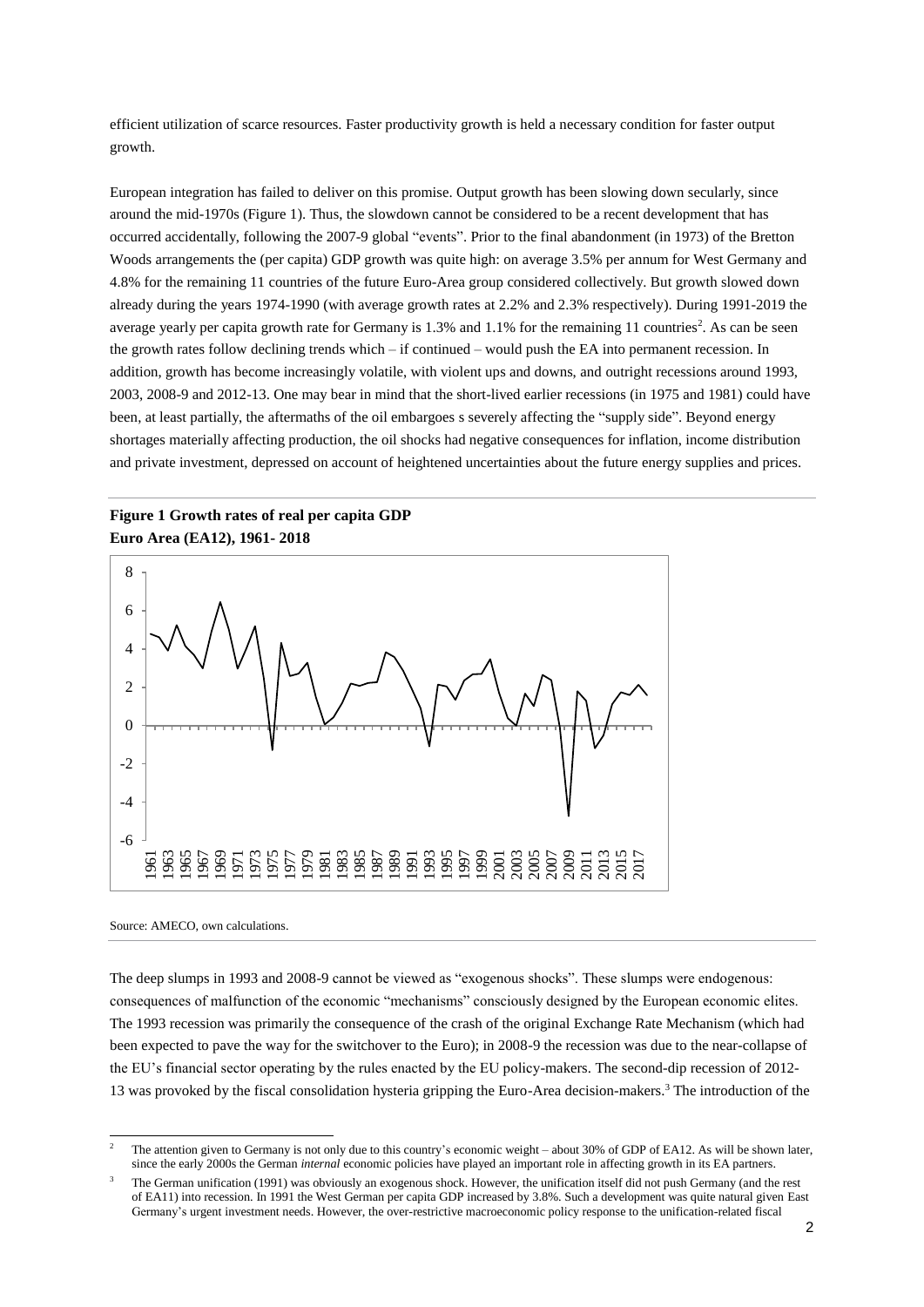Euro (legal tender since 1998), the full internal trade liberalization (Single European Market, since 1993) and a plethora of other "agendas" and "programs" supposed to perfect the functioning of the Area have done nothing to smooth out (and accelerate) GDP growth.

The GDP growth slowdown is associated with a deceleration of growth of private consumption (Figure 2). That is not surprising – private consumption is the major GDP component. In the long (and medium) run fast GDP growth is hardly possible without fast growth of consumption. Private consumption tends to lead GDP: the slowdown of growth of consumption tends to be followed by a slowdown of GDP growth. Dynamic private consumption is essential for the overall output dynamism. In the last instance it is the secular slowdown of private consumption growth which is responsible for the secular weakening of output growth. As wages – the labor incomes – are the major determinant of private consumption, the examination of what has been happening to wages is necessary for the understanding of the secular slowdown of output growth.

# **Figure 2 Growth rates of per capita private consumption Euro Area (EA12), 1961- 2018**



Source: AMECO, own calculations.

 $\overline{a}$ 

# **A short digression: the slowdown of private consumption growth is linked to the slowdown of growth of fixed capital formation**

For EA12 the slowdown of growth of private per capita consumption has been fairly closely associated with the slowdown of growth of per capita gross fixed capital formation. For the entire period 1961-2019 the coefficient of correlation between the yearly rates of growth of the two items is 0.75. The average growth rate of per capita gross fixed capital formation was 5.1% (years 1961-73), 1.5% (1974-90) and 1.02% (1991-2018). (Much the same tendencies prevail in Germany).

That a "strong" private consumption appears a precondition for strong capital formation cannot be a surprise. Perhaps it may be a surprise (at least to a more "mainstream-oriented" economist) that a weakening propensity to invest does not reflect the prevailing profitability of fixed assets. For EA12 the net return on net capital stock (AMECO item APNDK) was, on average, 11% larger for the years 1991-2018 than for 1961-74. Again, similar tendencies

deficits constituted another endogenous (and negative) shock contributing to the deep German recession in 1993 and slowing down Germany's (and overall EA12) growth later on (see Bibow, 2001).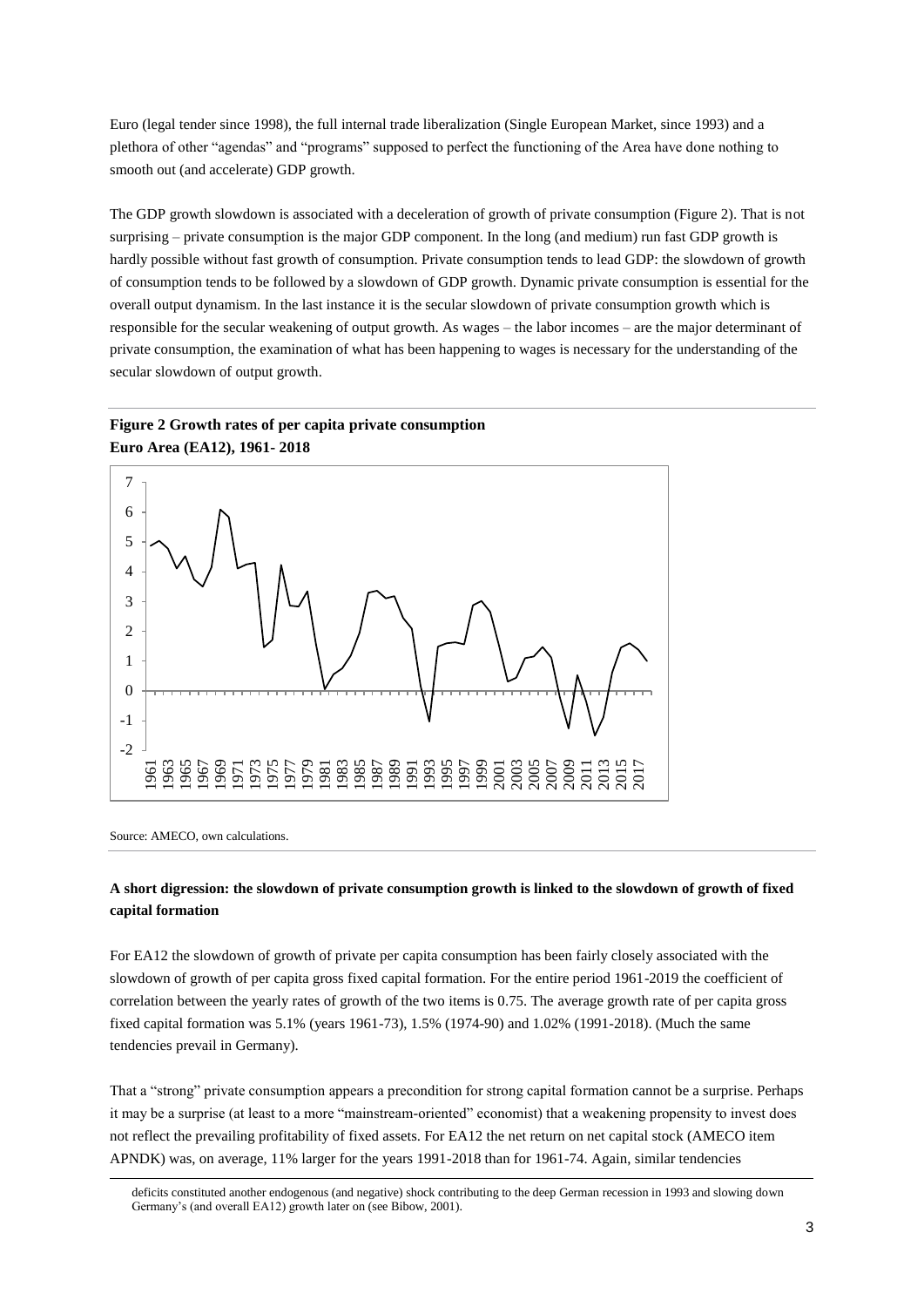characterize Germany. Ceteris paribus, high profitability seems to have discouraged fixed capital formation. This "paradox" is easy to rationalize: high profitability emerges under repressed wages. But repressed wages mean weak consumer demand growth which, when rationally expected, must discourage fixed business investment.

## **Falling wage shares: not quite a "natural development"**

After 1974 the monetary policies gave priority to combating high inflation which was ignited by the oil price shocks. Consequently, until approximately 2001 (and throughout much of the 1980s in particular) the interest rates were often quite high in the Euro Area. As such they may have played a role in slowing down the growth of consumption directly – by suppressing the demand for consumer credit and raising the attractiveness of depositing households' idle monetary savings with the banks. But interest rates, quite low or even negative in real terms, could not have had much of a direct negative effect after 2001.

The deceleration of growth of private consumption has had more to do with the tendency which set in around the mid-1970s: the gradual change in the functional distribution of income. As can be seen (Figure 3) the GDP wage shares kept falling from 1975 through 2007 and have stabilized at depressed levels afterwards.





Source: AMECO.

The suppression of the wage shares (and thus the rise in the shares of non-wage incomes – and of profits in particular) has been one factor behind the expanding income inequality and, by implication, behind the suppressed consumption propensities. In addition, the consumption propensities have been suppressed by other, related, developments: high unemployment (Figure 4) and the ongoing, since the mid-1970s, evolution of the tax systems. "Flattening" of the personal income tax systems as well as falling taxation of profits have added to growing inequality in disposable incomes. The tendency for the substitution of indirect for direct taxation has additionally reduced the overall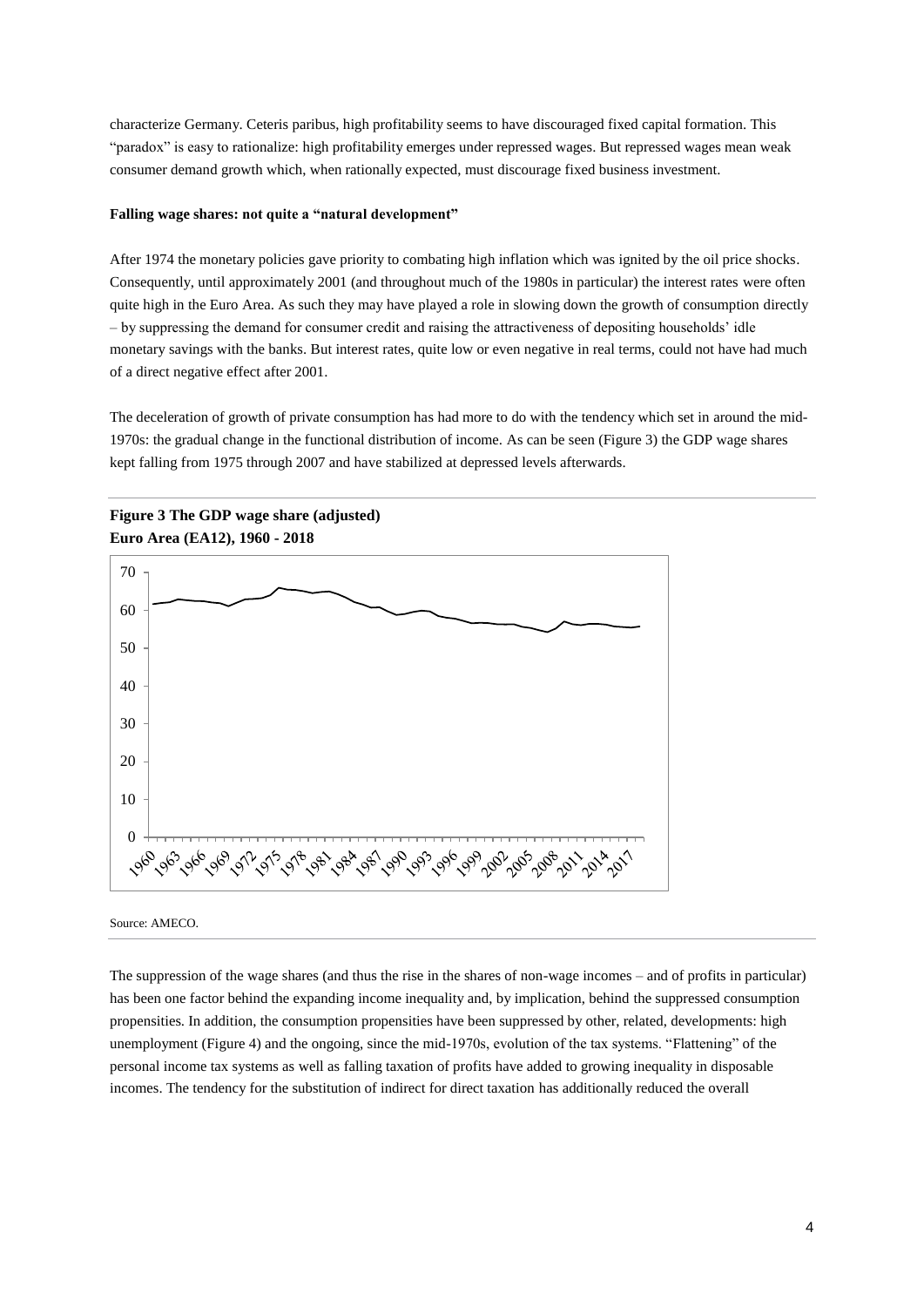progressivity of the national taxation systems – with obvious consequences for the overall income inequality levels and the private consumption propensities<sup>4</sup>.





-

It is certainly possible to claim that the secular decline in the wage share is a natural development reflecting diminishing "marginal productivity" of labor<sup>5</sup>. An alternative explanation is that labor started to lose to "capital" because the basic paradigms of the post-war economic systems were no longer generally accepted. The demise of the Bretton Woods arrangements was the first sign of the materializing paradigm change. Liberalizations of private capital flows and the flexibilization of the exchange rates were followed by more ominous *internal* policy changes initiated in the UK and the USA and then gradually emulated in the major continental European countries. Advancing external liberalizations (of trade and capital flows – also vs. the rest of the world) were thus synchronized with progressing internal liberalizations. The latter stipulated more or less wholesale privatizations and financialization of the sectors supplying public services, "unchaining" of the financial sectors, "taming" of the trade unions, labor market flexibilizations and successive rounds of reforms downsizing the welfare state institutions. Industrial policies were replaced by competition policies. The re-emerging liberal paradigm prescribing fiscal continence underlies e.g. the dynamics of final government consumption (Figure 5).

Labor was the primary "collateral casualty" of the war on inflation. High and rising unemployment "disciplined" employees and helped to beat them into submission over deteriorating conditions of pay and work.

Despite the eventual victory over high inflation (around 1990) the position of labor has not been improving since. High unemployment whose effective reduction through active fiscal policies is outlawed by the Maastricht Treaty<sup>6</sup> (and the

Source: AMECO.

<sup>4</sup> Growing internal income inequalities in individual member countries are associated with strongly increasing (since 2009) dispersion of per capita incomes *across* the EA12. The Area experiences "sigma divergence" rather than the conventionally expected "sigma convergence".

<sup>5</sup> In arithmetic terms the contraction of the GDP wage share means that the average labor productivity per employed person has been *outpacing* average labor compensation per employee. For the EA12 the real unit labor cost (the ratio of compensation per employee to nominal GDP per employee) fell by 23% from 1975 through 2007 (and remained essentially flat afterwards).

<sup>6</sup> The Maastricht Treaty, signed in the early 1992, had been designed in the late 1980s and early 1990s. These were the heydays of neoliberal (and monetarist) revolutions whose ideas were reflected *also* in the "Washington Consensus".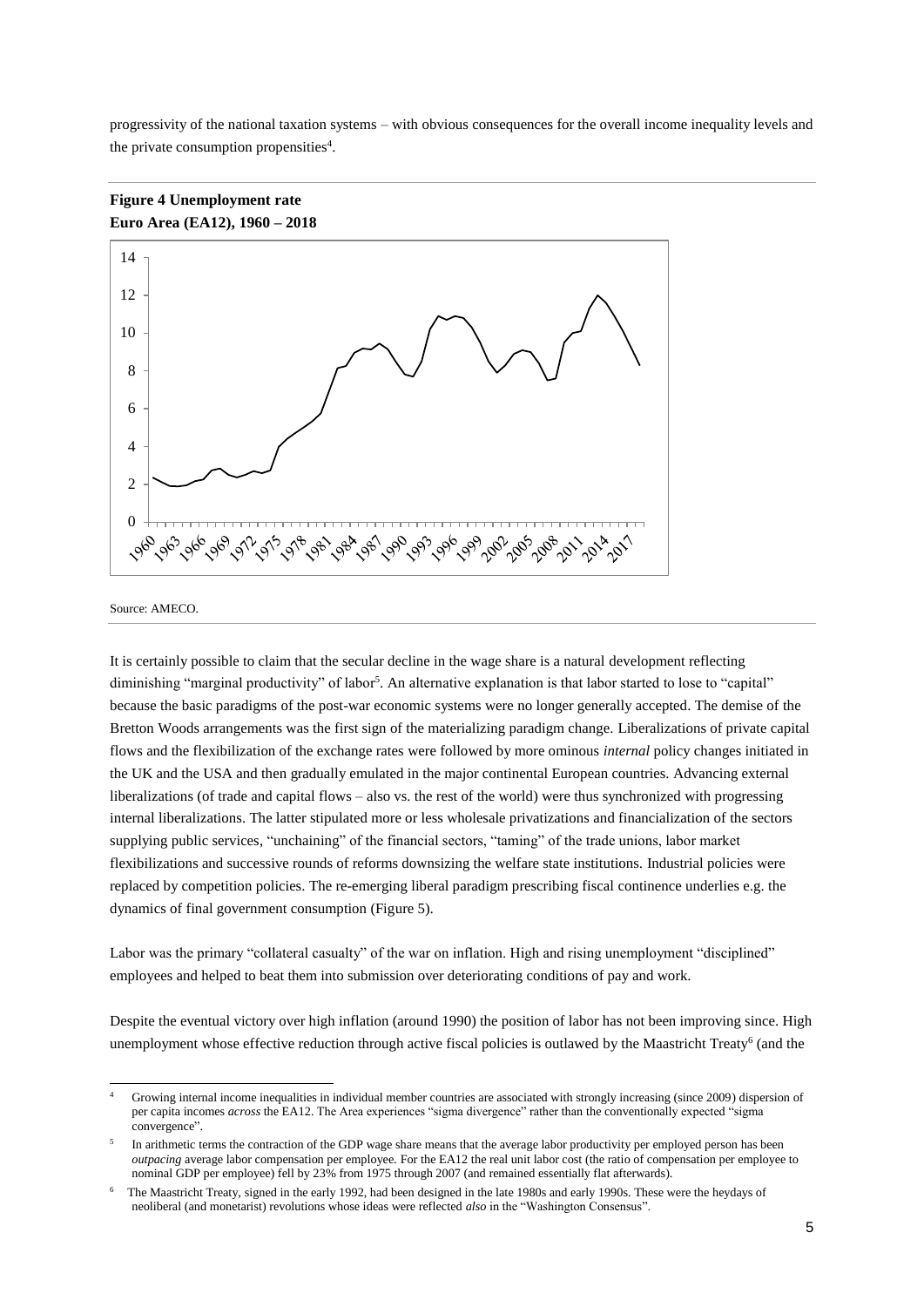consecutive EU Fiscal "Pacts" reinforcing the Treaty) keeps wages on a short leash. The European Central Bank had played, until the Great Recession, an active role in the repression of wages, thus buttressing high unemployment. The ECB was long guided by paranoid fears of inflation in excess of 2% and repeatedly insisted on "wage moderation" (but not on "profit moderation") as a precondition of price stability. (Price stability itself was proclaimed essential for fast and sustainable output growth.)



# **Figure 5 growth rates of p.c. final government consumption Euro Area (EA12), 1961 – 2018**

Source: AMECO, own calculations.

Of crucial importance is the fact that wages in the Euro Area have been kept depressed by the fierce competition imposed on its EA partners by Germany. The German long-term strategy has been to keep wages trailing behind labor productivity. This cannot be ignored by Germany's partners who must adjust accordingly – or lose out on the competitive race. In an otherwise integrating economic area the internal policy by the dominant member country has far reaching consequences for everyone.

There can be little doubt that globalization (external liberalization vs. the rest of the world) contributes to the repression of wages in the Euro Area through outsourcing/offshoring of production activities to low-wage/low-tax destinations *outside* EA12<sup>7</sup> . But the internal Euro Area competition has been of central importance just because its participants, while structurally very different, are tightly bound together by geography and common EU regulations, share a common currency and are exposed to the same monetary policy.

## **A somewhat longer digression: supply-side developments unlikely to have underlain stagnating output growth**

Labor productivity growth has followed a declining trend (see Figure 6). Given the rather undisputable acceleration of technological progress and the rather obvious advances in applied research and innovation activities, the labor productivity growth slowdown is considered a paradox. Some explanations of the paradox suggest that output (and

<sup>-</sup><sup>7</sup> Credible threats of outsourcing/offshoring can achieve the required effect of moderating the domestic wage demands without actually relocating activities to remote places. Such threats also help extort tax (and subsidy) concessions from the fiscal authorities.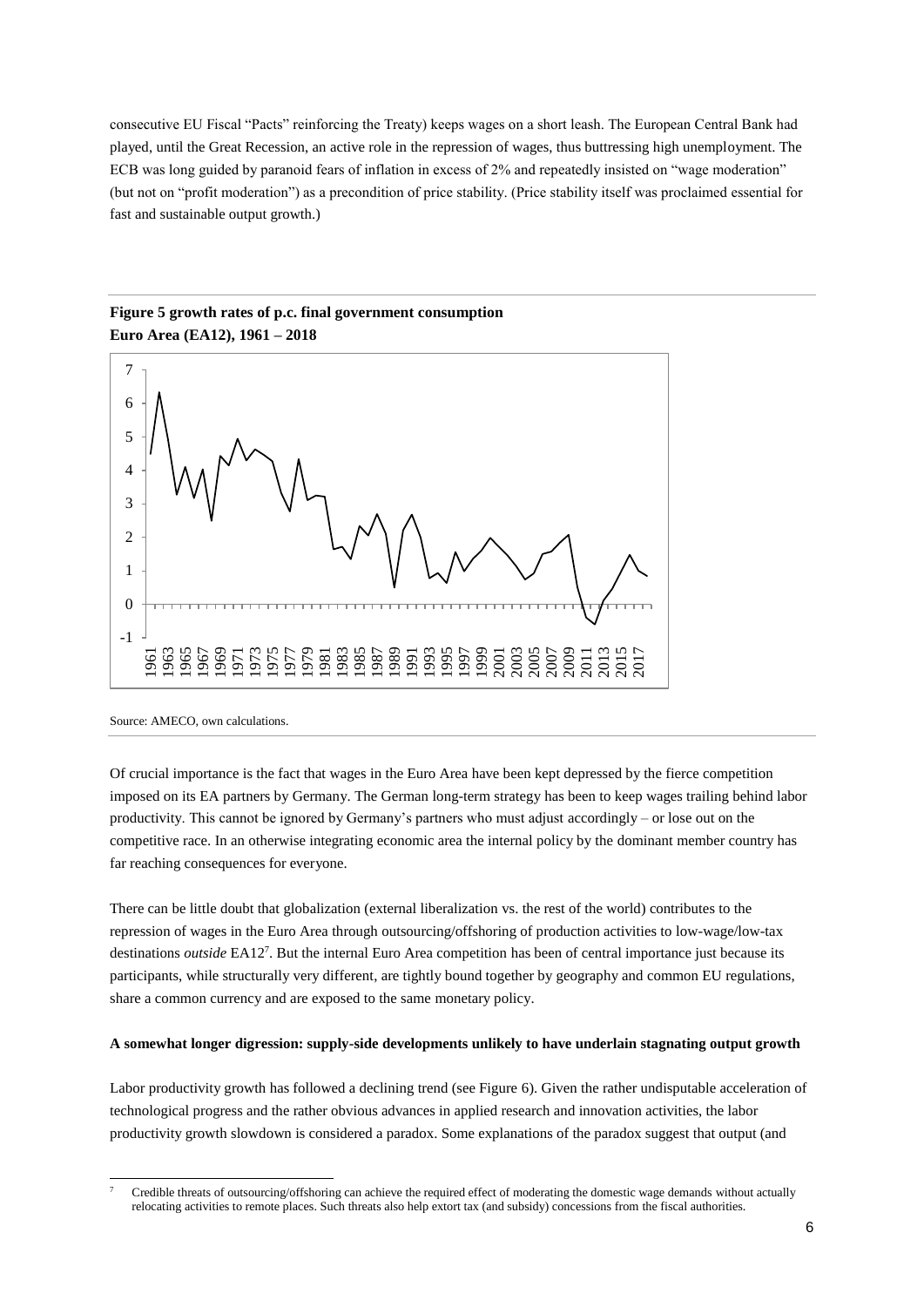productivity) have been systematically underestimated by the statistics. Others tend to disagree with the mismeasurement thesis without yet offering a coherent explanation of the paradox.

Robert Gordon (2015) is the most vocal representative of the "supply-siders" who blames the post-2008 output stagnation itself on the slower growth (since 2004) in potential output "*emanating from the behavior of productivity*". This seems to suggest that the supply side needs further "structural reforms", stronger deregulation, more labor market flexibility, etc. so as to strengthen productivity growth and thus contribute to faster growth of output. By implication, the supply-side views on the roots of the secular stagnation (whether in the EU, USA, or at the global level) really ignore the possibility of stagnation emanating from the orientation of the macroeconomic policies followed, or from the prevalence of neoliberal maxims on e.g. the beneficial effects of labor market (de)regulation or of free international trade and capital flows.

However, the results of an econometric examination (Podkaminer, 2017) of the links between labor productivity and output growth for various groups of countries indicate that, generally, productivity growth does not "cause" growth of output. Much more often the causation seems to be running in the opposite direction: from output (or its growth rate) to productivity (or its growth rate)<sup>8</sup>. This finding, though inconsistent with the mainstream ideas on the sources of long-term economic growth, is reminiscent of the classical Kaldor-Verdoorn Law. The progressing slowdown in output growth (also at the global level), initiated around the mid-1970s (amid the wholesale change of economic policy paradigms), has been mirrored – and followed – by the progressive slowdown in productivity growth (the indisputable acceleration of technological innovations notwithstanding).

It is also rather obvious that the growth slowdown cannot be attributed to intensified shortages of exhaustible natural resources. The secular decline in commodities' terms-of-trade indicates that commodities are becoming less scarce, not more.



**Figure 6 Growth rate of labor productivity (real GDP per employed person) for EA12 1961-2018 (%)**

Source: AMECO.

-

Only in two EA12 countries (Greece and Ireland) the productivity dynamics may have played a role in determining the dynamics of output.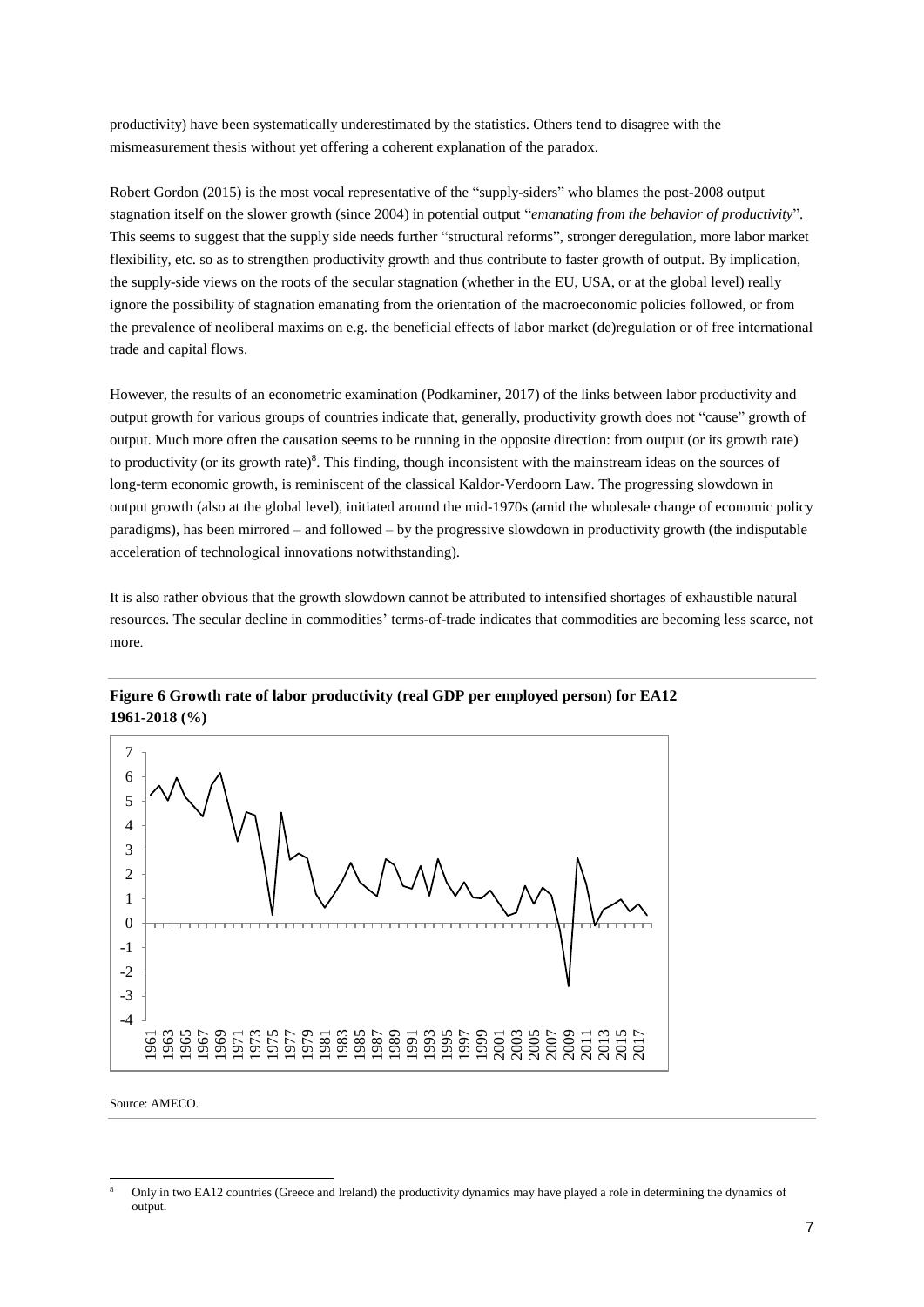#### **The noxious of restrictive EU fiscal policy rules and the common monetary policy**

For many authors the principles introduced by the Maastricht Treaty and later reiterated in a series of Fiscal Compacts or Pacts did not bode well for the future. In their opinion, these policies pave the ground for the eventual economic disintegration of the Euro Area and the whole European Union (see e.g. Laski and Podkaminer, 2012; de Grauwe, 2013; Podkaminer, 2015, 2016; Hein and Truger, 2017). Even if the EA has escaped disintegration so far (thanks to unconventional measures risked by Mario Draghi, the Italian chair of the European Central Bank) it is paying a high price – in the form of anemic, erratic and uneven (across the Euro Area) growth. Combined with the common currency (and the common monetary policy long embodying the tradition of German central banking), the Maastricht fiscal policy rules have additionally weakened economic performance of the Union (and of its EA core in particular).

The vicious dynamics behind the developing economic drama can be concisely described as follows. The first to consider is the set of fiscal rules setting very narrow limits for public sector deficits. The fiscal rules were to apply universally – without much regard for national specificities. Thus, a country (such as Germany) capable of producing output much in excess of the needs of its private sector (be it private consumption or private investment) cannot rely on the public sector for absorbing the potential excess private sector savings by means of deficit spending. Such a country is thus left with no other easy option than to attempt to run trade surpluses – to find abroad the outlet for its excess output. Trade surpluses become a way of supporting domestic growth (and of keeping its own unemployment in check). Of course, for a country to be capable of running trade surpluses there must be some countries capable of running trade deficits. It is understood that for countries running trade deficits this implies not only the accumulation of foreign debt – but also the suppression of domestic output growth and rising unemployment.

# **Figure 7 Real short-term interest rates for Greece, Spain and Italy (percentage-point differentials over Germany), 1992-2018**



Source: AMECO, own calculations.

At this stage it is important to consider the way the common currency facilitated the rise of cross-country trade (and payment) imbalances. One currency, one monetary policy and one policy interest rate have very different economic implications for various members of the same country group. The policy interest rate has been tuned to the *average* inflation rate calculated for the whole area. That would be fine if inflation (and inflation histories) were similar across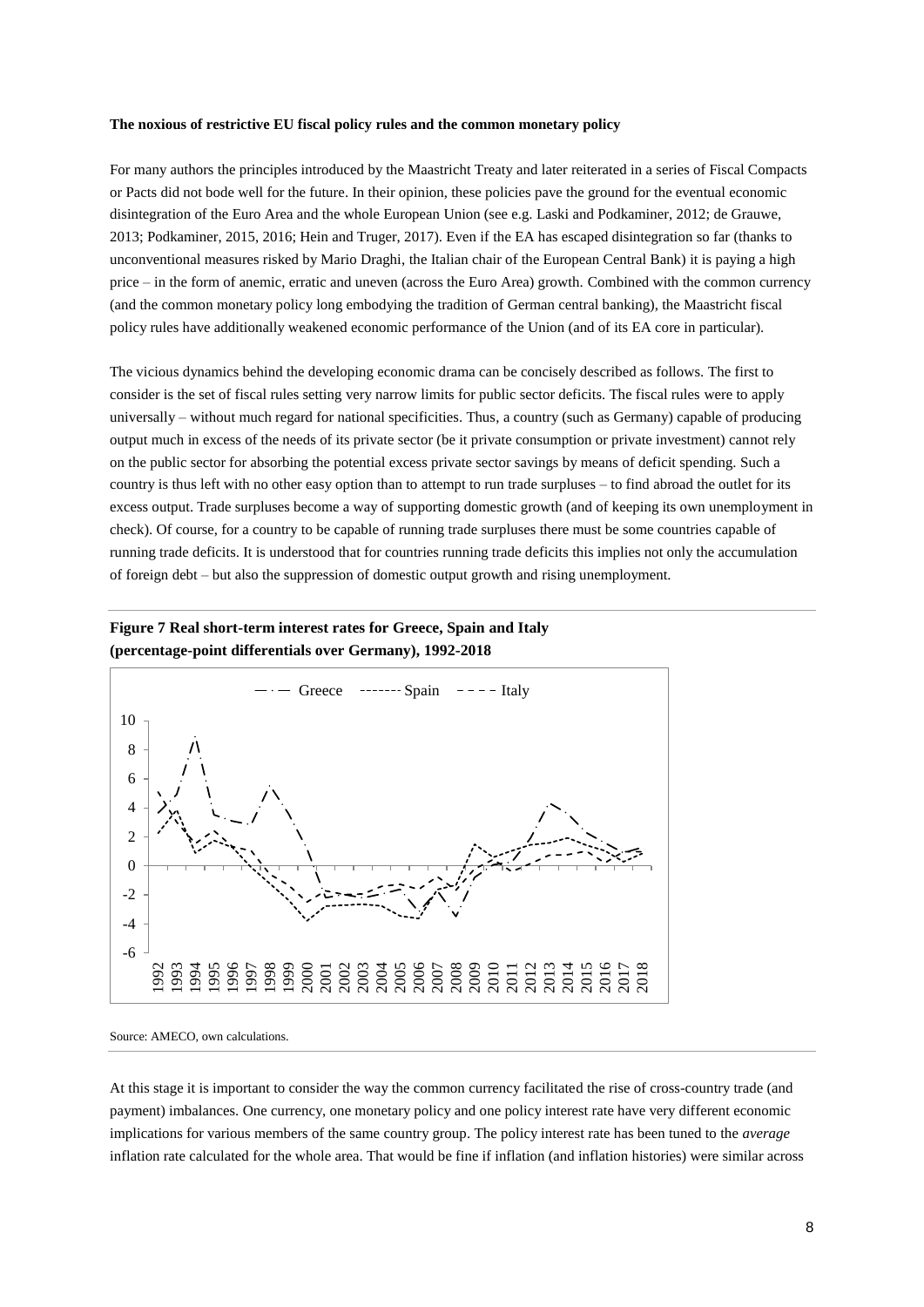the whole area. However, in fact they have been very different. 9 In consequence, for countries with inflation persistently higher than the average, the real interest rates have tended to be low (or even negative) while – at the same time – the real interest rates may be prohibitively high in countries with much lower inflation. As Figure 7 shows, from the late 1990s (switchover to the common currency) until 2008 (the collapse of the real estate booms in the Southern Eurozone countries) the real short-term interest rates in Germany were consistently higher than in Spain and Italy. But the Southern periphery countries enjoyed lower real interest rates entirely on account of their inflations being much higher than in Germany. The same applied to other high-inflation countries (e.g. Ireland). As long as the governments of the Eurozone member states and their national banking systems enjoyed the same level of credibility, the crosscountry differentials in short-term real interest rates on commercial loans were approximating also the differentials on the long-term government bonds. In other words, until 2008 credit to the German private as well as public sectors used to be much more expensive, in real terms, than elsewhere. Such differential developments favoring Germany's partners could not persist indefinitely. As soon as the boom supported by low real interest rates in the South collapsed (under the weight of accumulating internal and foreign debts) the nominal (and thus real) interest rates in countries that had had higher inflation became high (in many cases excessively high). It is at this stage that the initial boom fed by low interest rates turned into a (balance-sheet) recession initially engulfing the debtor countries and eventually also their creditors.

The moral to this story is that the principle "one size fits all" underlying the ECB's interest rate determination does not work in practice. The common monetary policy has been destabilizing output growth and inflation: fueling inflation (and pushing up growth, usually financed by accumulating debt and involving misallocation of real resources) in countries experiencing a boom and higher inflation, while suppressing inflation (and output growth) in countries experiencing deflation and stagnating output growth.

At this stage the existence of the common currency becomes crucially important. As a consequence of differential developments in real interest rates (and inflation), countries with traditionally low inflation (and weak growth in wages, such as Germany or Austria) have been gaining cost-competitiveness advantages vs. their higher-inflation partners. Of course, the shared currency precludes nominal depreciation (be it spontaneous or managed by the national authorities) by the higher-inflation partners. For countries fully in charge of their national currencies such depreciations are often the cheapest and most efficient way of responding to the erosion of external competitiveness. Italy's pre-Euro era experience is a case in point. After 1973 the Italian Lira kept steadily devaluing against the German Mark – from 182 Lira/DM in 1973 to 740 in 1988 (on average about 10% per year). That didn't affect Italy's output growth (which was fairly strong during that period) while securing sizeable current account surpluses all along.

## **Real effective exchange rate of Germany's EA partners: from relative appreciation to relative depreciation**

As can be seen (Figure 8) in three major EA12 countries the real effective exchange rates (based on unit labor costs)<sup>10</sup> declined initially (since 1995, i.e. during the "probationary" run-up to the switchover to the Euro). In Italy the same (albeit weaker) tendency came to the fore two years later. However, since 2000, upon the formal switchover to the Euro, real appreciation – driven primarily by rising unit labor costs – re-started in France, Spain and Italy – but was kept at bay in Germany. Since 2000-3 the German unit labor cost index has been virtually constant. That outcome was deliberately engineered by the German government under its "Agenda 2010" which was implemented since 2003. The

-

<sup>9</sup> For many decades inflation used to be much higher in e.g. Italy than in Germany. As late as 1996 Italian inflation (measured as the GDP deflator) was still 4 percentage points higher than the German. Later on the differential narrowed – since 2010 the GDP deflator has been larger for Germany (not much, about 0.5 percentage points in 2018). Despite the convergence in the recorded inflation rates the Italian inflation qualitatively still differs rather radically from its German equivalent. The former has materialized under the prolonged stagnation, the latter under comparatively stable (if unimpressive) growth. An eventual return of faster growth in Italy is quite likely to involve the return to much higher, historically attested, rates of inflation.

<sup>10</sup> The *nominal* effective exchange rates of individual EA countries can develop differently (because of eventual differences in the structure of trade with countries outside the EA and the eventual nominal exchange rate developments vs. the currencies of such extra-EA countries). Abstracting from such differences in the nominal effective exchange rates, the real effective exchange rates from Figure 8 primarily reflect the cross-country differences in the nominal unit labor costs developments.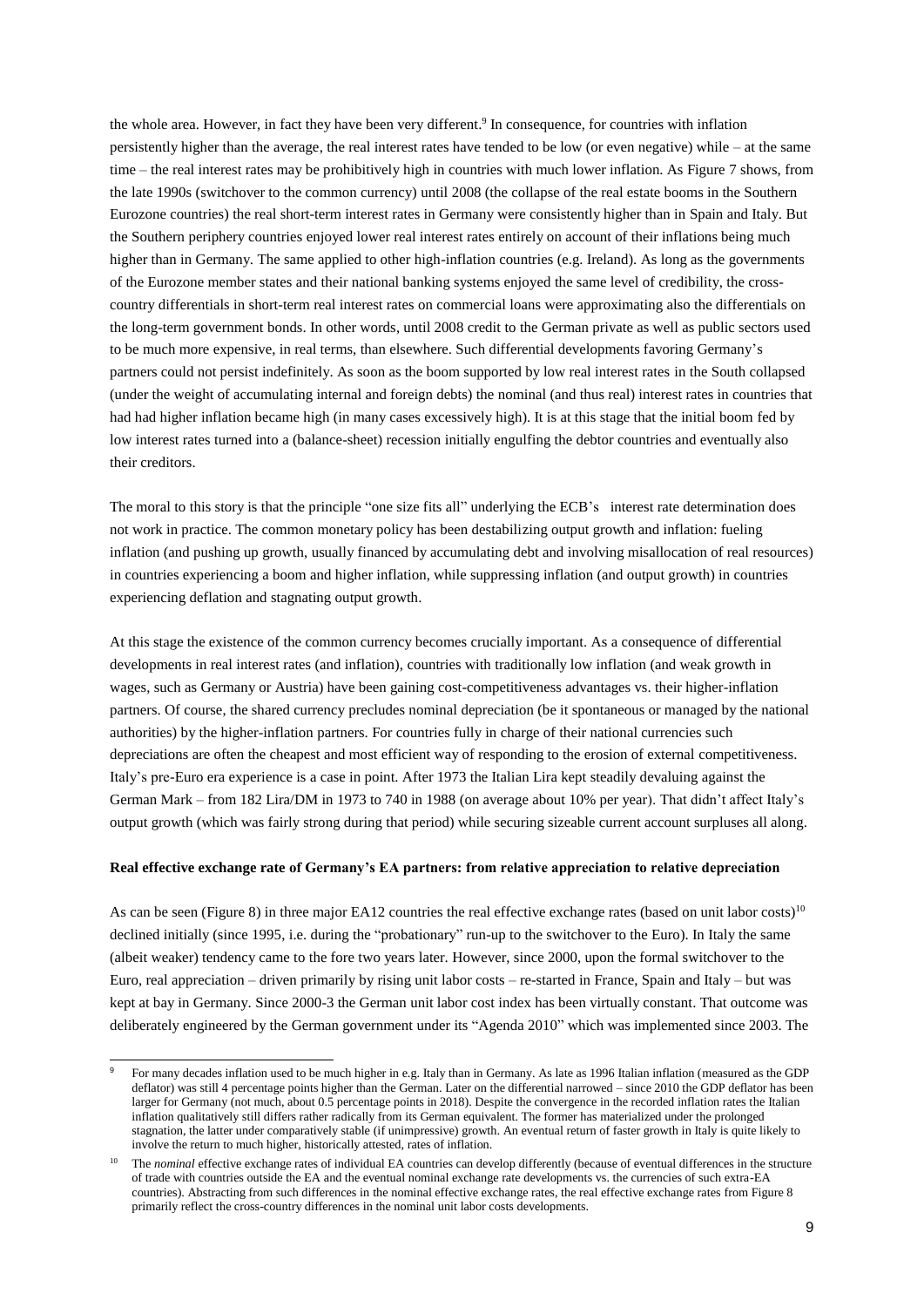Agenda stipulated far reaching reforms of the labor market institutions (including the unemployment insurance system and the Labor Codes). The purpose of the Agenda was to combat high unemployment – essentially by *increasing* the labor supply (through restricted access to unemployment benefits) and by suppressing growth in wages (starting in the public sector). Without the drastic measures introduced, the German real effective exchange rate could have joined the upward trend seen in other EA countries.

In the three major EA12 countries (but especially in Italy and Spain as well as in Portugal and Ireland) unit labor costs had grown vigorously until 2008-9 – with the predictable effects for their external competitiveness vs. Germany. Consequently, the private sectors of Germany's trading partners ran external deficits and accumulated high debts to foreign and domestic parties<sup>11</sup>. (In due time large portions of the excessive private sector debts accumulated had to be taken over by national governments seeking to rescue their commercial banking systems. That created the – misleading – impression of public sector profligacy and spurred the paroxysms of fiscal consolidation in 2011-3.)





Source: AMECO, own calculations.

The debt and competitiveness consequences of the prolonged real appreciation inevitably stopped the appreciation itself. Relative to Germany the real effective exchange rates of EA12 countries peaked during the crisis. Afterwards they started to depreciate. The dynamics of relative (to Germany) real effective exchange rates for the three largest EA12 countries is shown in Figure 9.

The enforced post-crisis adjustments in real effective exchange rates have moved (still rather slowly) the individual EA countries to the conditions prevailing in Germany where wages have been engineered to fall far behind labor productivity. However, in Germany these conditions were consciously shaped as a central part of the national economic strategy seeking to run the highest trade and current account surpluses possible. For most EA partner countries, the adjustments are enforced by the necessity to regain competitiveness and to stop accumulation of debts.

<sup>-</sup><sup>11</sup> Actually, for an individual EA country *all* domestic debt (accumulated by private or public sector alike) constitutes *foreign* debt. The Euro may be a national legal tender – but in the last instance its issue is the sole prerogative of the sovereign "*extraterritorial*" European Central Bank.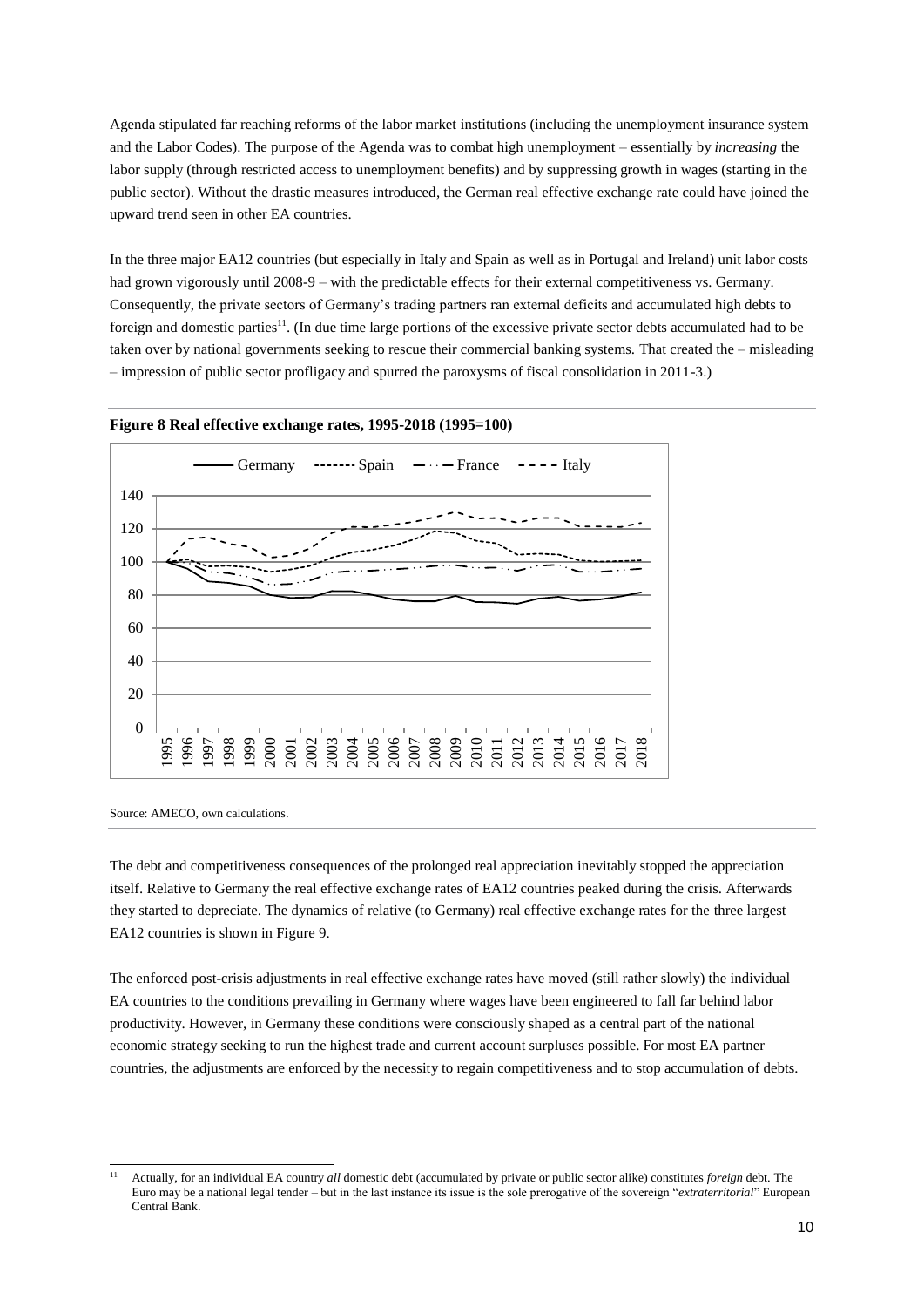

**Figure 9 Real effective exchange rates relative to Germany, 1995-2018**

Source: Own calculations. The curves in Figure 9 are calculated as ratios of the curves in Figure 8 (for Spain, France and Italy) over the curve for Germany.

The adjustments prove very costly in terms of output foregone. During the post-crisis period (2010 through 2018) the average per capita GDP for EU11 grew by a miserable 0.8% per year, less than even in Germany (1%). The unemployment rate for EU11 fell rather moderately, from 11.1% in 2010 to 10.2% in 2018. German unemployment rates stood at 7% and 3.4% respectively. (In 2008 the unemployment rates for EU11 and Germany were almost equal, at about 7.6%). However, gains (in terms of falling nominal unit labor costs) have proved hard to achieve. The gaps between German and its EA11 partners' real effective exchange rate indices remain huge (Figure 9).

Nonetheless, in terms of external balance, the progress achieved on the real effective exchange rate is quite spectacular. After years of large foreign borrowing (2004-2011) the EA11 group considered collectively has become capable of working out large surpluses, thus emulating Germany in this respect (Figure 10).

## **The limits of "internal devaluation"**

The concerns over cross-country trade and payment imbalances which are threatening the disintegration of the Euro Area and a collapse of the common currency (with some countries reintroducing national currencies) underlies many policy initiatives such as the *Euro Plus Pact* (European Council, 2011). The Pact prioritizes fostering competitiveness and convergence across the Euro Area in terms of unit labor costs. The same idea has been reiterated since (e.g. European Commission, 2015).

One specific policy strategy often considered to strengthen weaker Eurozone partners is "internal devaluation". Internal devaluation involves a set of actions (including some labor market reforms) which would result in a sufficiently strong deflation in wages (and prices, in due course). Of course, the suppression of wages (and thus of domestic demand) is a bitter medicine if only because it is almost certain to provoke a recession – or at least stagnation – of unforeseeable depth and length. It took Portugal 10 years to regain the per capita real GDP level of 2007. Things are looking even worse for Greece and Italy where the current (2019) per capita GDP levels are still below (by 20% and 7% respectively) the peak values recorded in 2007. Internal devaluation of a sort has been actually taking place since 2008-9 (Figure 9). It has helped on the "external front" but has naturally failed to overcome the weakness of output growth.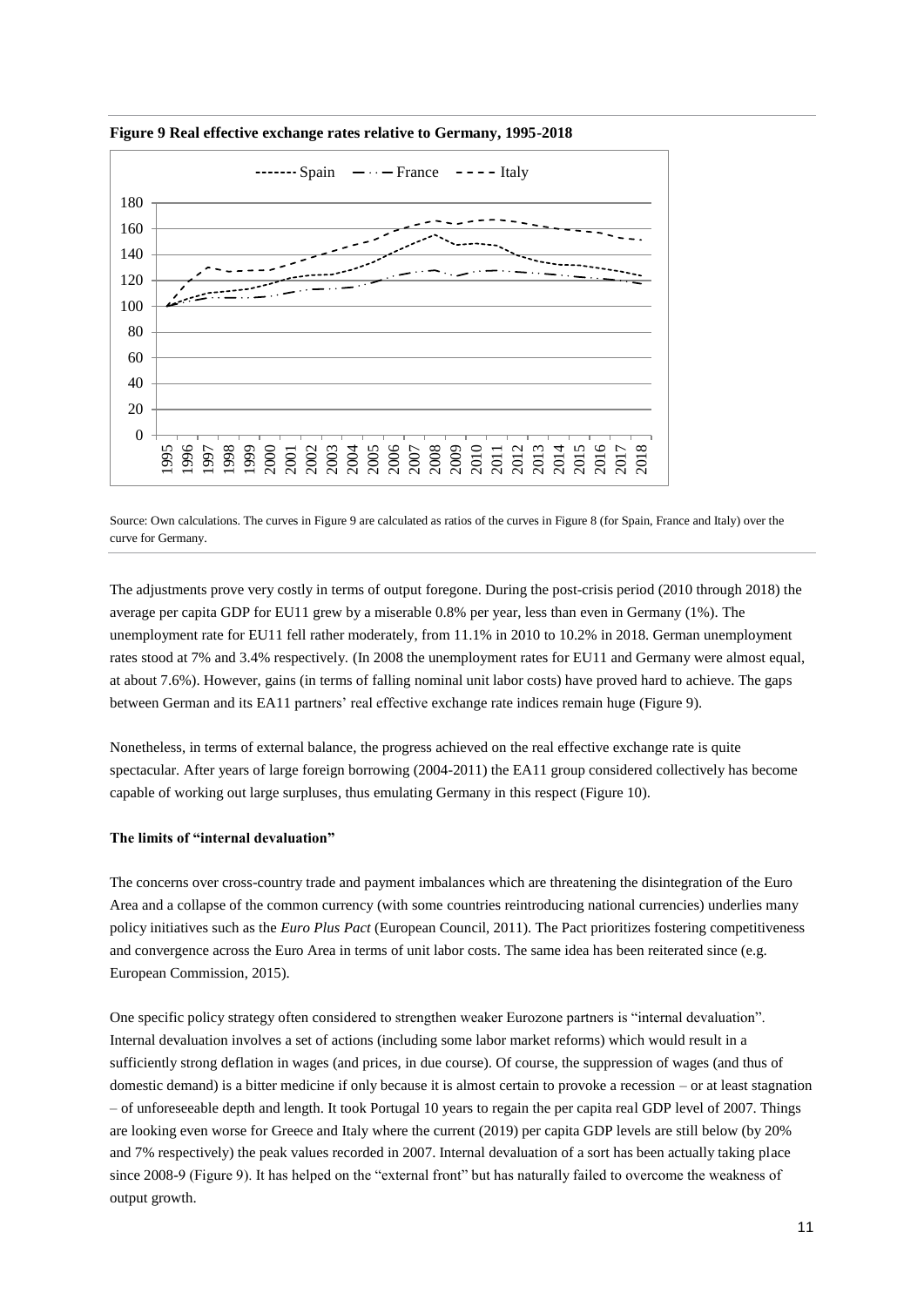

**Figure 10 Net lending, total economy: Germany and the rest of the Euro Area (EA11) Percent of GDP, 1995-2018**

Source: AMECO.

A more attractive alternative to internal devaluation is believed to involve the achievement of competitiveness gains through policies promoting much faster growth of labor productivity. Of course, faster growth of labor productivity (for example through a fast change in the structure of production and improved quality of exportable goods and services) cannot be a bad idea though it is not quite clear how this could be effectively engineered (without resorting to an industrial policy of a sort). The spectacular failure of the Lisbon Agenda (2000-10) and other such EU policy initiatives promising speedy structural change, technological breakthroughs and quality improvements – and thus advances in productivity  $-$  is a case in point. Besides, as already mentioned, the causality seems to be running from faster output growth to faster productivity growth rather than vice versa. A more concrete trouble with the "productivity alternative" is that in the long run the EA11 has on the whole performed *better* than Germany in terms of labor productivity growth. Ironically, from 2003 through 2010 (precisely when Germany was out-competing the rest of EA) productivity growth was much stronger in EA11 than in Germany.<sup>12</sup> Germany's super-competitiveness cannot be squared with evidence on its relative productivity performance. It derives from its restrictive wage (and fiscal) policies which suppress economic growth not only in Germany.

As long as Germany firmly adheres to its restrictive wage and fiscal policies (and there is no indication these might appreciably soften anytime soon) other EA countries would have to follow suit<sup>13</sup>. That would doom them to slow growth secularly: Italy is the point in case. With depressed wages and stagnant consumption (and therefore stagnant investment in fixed assets) growth could rely only on expansion of trade surpluses. But EA11 has already become a

 $\overline{12}$ <sup>12</sup> The average yearly rate of growth of labor productivity in the whole EA11 was 5.4% and 4% for Germany (years 1961-1973), 2.1% vs. 1.7% (years 1974-90), 1.3% (years 1991-2003, both EA11 and Germany) and 0.7% vs. 0.5% (years 2003-10). Only after 2010 Germany performed better than EA11 (0.9% vs. 1%). But after 2010 the competitive position of EA11 has been improving vs. Germany (depreciating real effective exchange rates relative to Germany). Consequently, EA11 switched from being a current account deficit to a current account surplus area.

<sup>13</sup> A meaningful relaxation of the wage policies in a country that has managed to "devalue internally" would reproduce the conditions that gradually led to the earlier crisis: from an eroding real effective exchange rate to diminishing external competitiveness, disappearing external surpluses and, finally, to the accumulation of debts sooner or later necessitating another "shock therapy" and more or less lengthy and painful recession.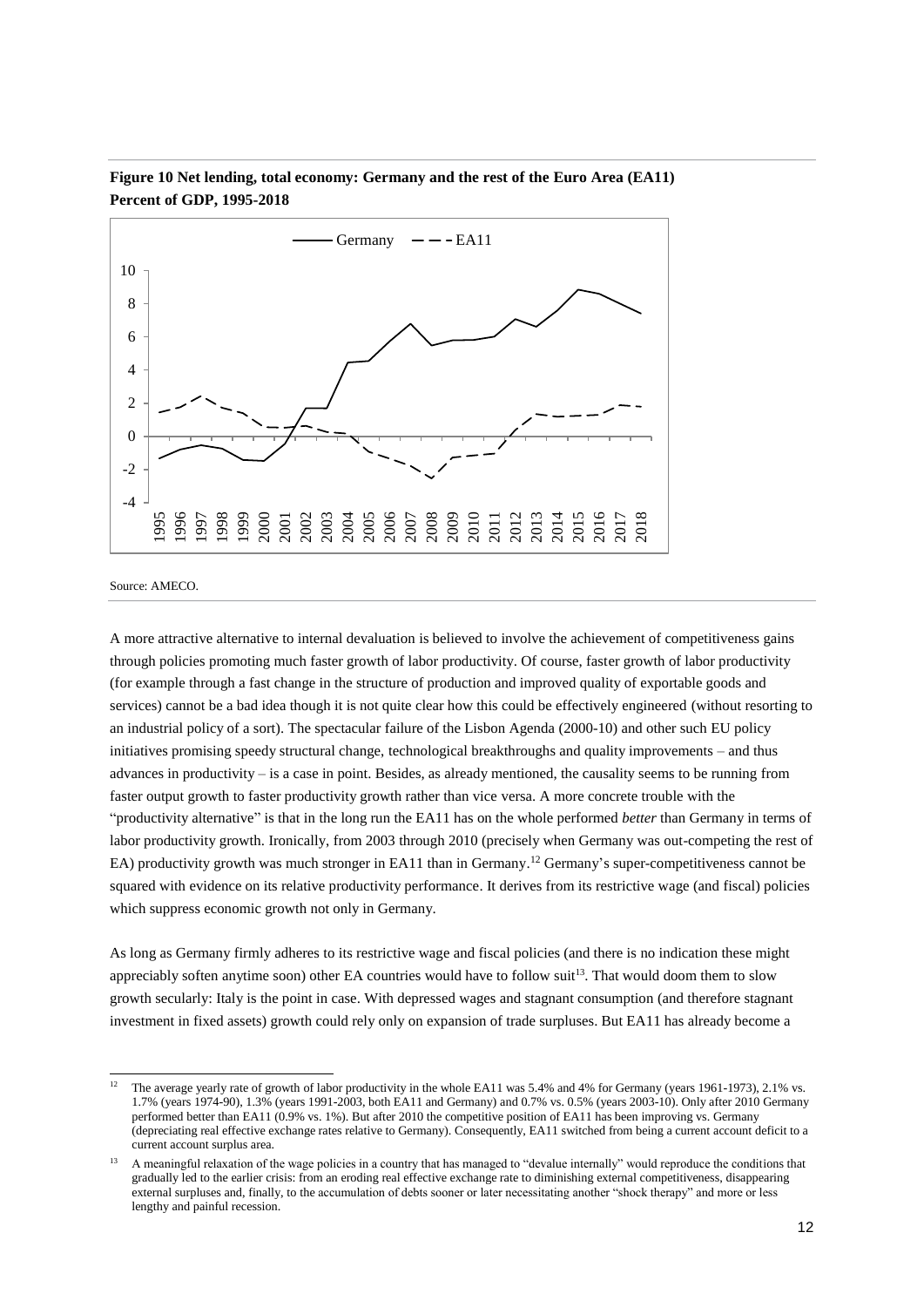huge rising-surplus country (and Germany has been such a rising-surplus country for 15 years now). Yet, this is not visibly helping to speed up growth.

The second trouble with the internal devaluation strategy is that it rests on the tacit assumption that the whole EA could become a "larger Germany" – on a *permanent* basis. But this postulates the existence of a "rest-of-the-world" ready to keep indebting itself vs. EA indefinitely (and at an accelerating speed which would have to be consistent with the positive EA output growth). Rather obviously, the "rest-of-the-world" is unlikely to obligingly serve the needs of EA permanently. Sooner or later growth led by high export surpluses must come to an end on account of the recurring protectionist sentiments in the net-importer countries, and/or on account of excessive debts accumulated by these countries.

## **Suppression of fiscal deficits critically contributing to stagnant EA output growth**

The conventional wisdom underlying the fiscal policies in most high-income countries stresses the need to restrict public-sector financial deficits. This is particularly the case with the European Union. The EU Growth and Stability Pact "lays down the obligation for Member States to adhere to the medium-term objective for their budgetary positions of close to balance or in surplus" (European Council, 2005). The Fiscal Compact agreed upon by the majority of EU leaders is designed to strengthen "fiscal discipline" across the Euro Area (and beyond). It goes even further, imposing the obligation to reduce public sector debt/GDP ratios. Given the sluggish pace of nominal GDP growth, that requirement actually imposes the obligation to run budgetary *surpluses*. Thus, the taxation of the private sector (net of transfers to the same) should be persistently higher than the income earned by the private sector on sales of goods and services to the public sector. The private sector would then have to 'bleed' for many years to come – for the sake of "sound public finances". The "sound public finances" are deemed indispensable for the long-term dynamism of the private sector itself. 14

The fact that despite the best efforts of fiscal authorities around the world the public financial balances almost always and everywhere end up in deficits squares with the tendency of the private sectors to work out *positive* excess saving (i.e. saving in excess of capital formation). This is no accident: the fundamental macroeconomic identity states that the private sector's excess saving equals the (national) net external lending plus the financial deficit of the public sector. Given the private sectors' preference for running some positive excess savings (and the relative unimportance of external imbalances, at least in the longer run) the public sectors must run fiscal deficits secularly.

The policy aiming at balanced public finances enforced on EA implies that its private sector's excess saving is not allowed to materialize. The excess savings are to be "pre-emptively" taxed away. Under confiscatory fiscal policies seeking to wipe out parts of the potential excess private saving, it is unreasonable to expect any faster rise in private investment (or even in private consumption). Of course, Germany has been able to run very large fiscal surpluses. But this outcome is due to Germany's huge external surpluses. Since 2012 the EA11 has also been working out large external surpluses. But these have so far proved insufficient for absorbing the EA11 excess private savings. At 1.2% of GDP the fiscal deficit for EA11 was still (in 2018) far from being negligible.

Figure 11 shows the dynamics of the fiscal balances and the excess private savings for the Germany and the rest of EA (EA11) since 1995. As can be seen, in 2000 the fiscal balance for Germany (and for EA11 considered collectively) was close to zero. In 2007 the fiscal balance for EA11 was also close to zero (but Germany ran a sizeable fiscal surplus).

-

The consecutive German governments have been the most ardent adherents of the fiscal prudence gospel. There is a quasi-religious principle behind the German (and Swiss) economic policy. The German word for debt is "Schuld", which also denotes "guilt". Clearly, public debt is to be shunned by all means.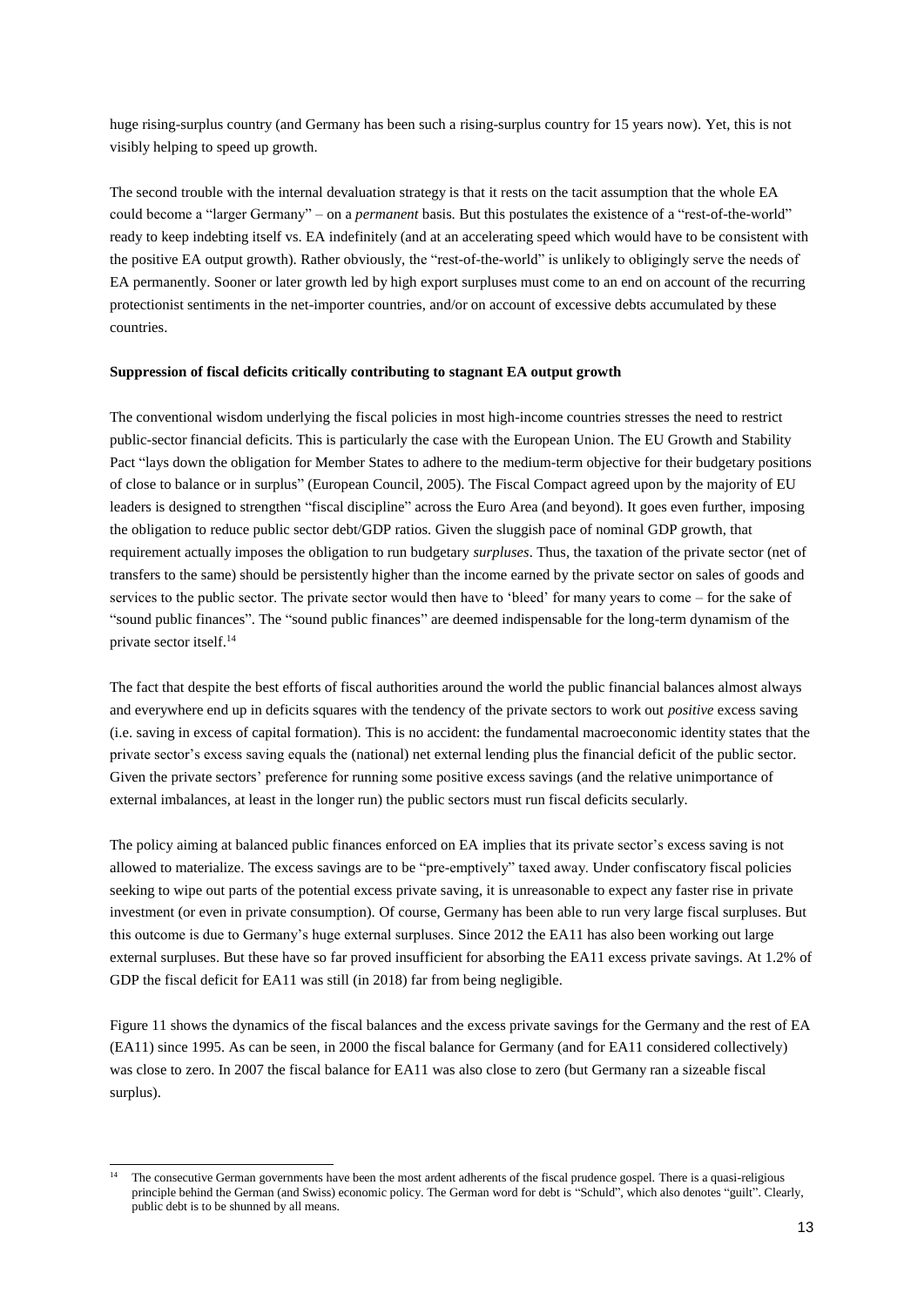

# **Figure 11 Private sector excess savings and government fiscal deficit as percentage of GDP: Germany and EA11, 1995-2018**

Source: Own calculations based on AMECO.

Admittedly, the developments culminating in the years 2000 and 2007 were unsustainable. Much of the private investment went into risky (or speculative) activities (e.g. residential construction) that had failed to pay off, leaving large segments of the whole EA private sector (combined) deeply indebted to other segments of the same. Similarly, the expanding private consumption had been disproportionately driven by debt owed to other parts of the private sector (rather than being backed by rising wages and other regular household incomes). The *internal* private-sector debt/credit excesses were followed by the painful private sector "deleveraging" (and "balance-sheet recessions") characterized by depressed private investment, increased private saving (depressed consumption out of the disposable income) and – consequently – increased excess savings of the private sector (the latter equal to the increased public sector fiscal deficits) reaching their local maxima in 2003 and 2010.

The recent (post-2010) developments are not all that different. Although the fiscal deficit for the entire EA11 combined is quite low almost all private excess saving takes the form of external surpluses – representing net lending to the rest of the world. For this reason, the post-2010 developments are also unsustainable. As soon as the net lending to the rest of the world (backing the EA11 and German external trade surpluses) comes to an end, the excess private saving could only be maintained by sufficiently large fiscal deficits – just as it was the case after the collapse (in 2000 and 2007) of previous booms.

## **The future remains uncertain**

The deep ("systemic and structural") tendencies underlying the behavior of private sector saving and investment are likely to be strengthening in the future. It is rather difficult to envision a decisive rise in the wage share, or a decline in income inequality. If anything, the combined effects of progressing globalization (outsourcing production to low-wage and low-tax countries) and technological change (expansion of "intelligent machines" reducing the demand for labor) will support falling wage and investment shares, rising income inequality and saving rates. Potential excess private saving would then increase in line with the progressing income concentration. Sufficiently relaxed fiscal policy would be an important countervailing force in such circumstances. By "deficit spending" it would supply the highly desired financial wealth (i.e. public debt) to the private sector (or rather to its rich segment).